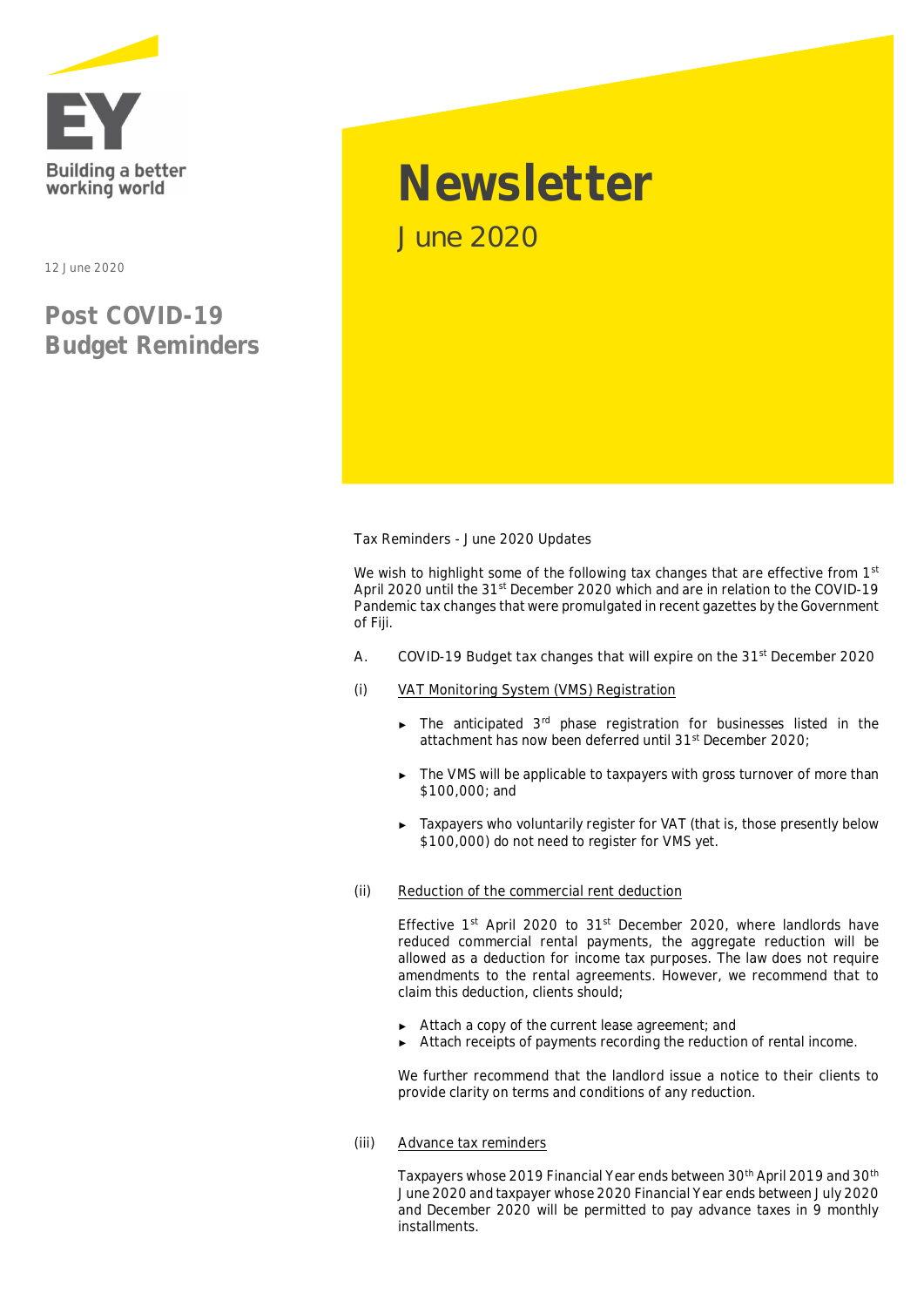

#### **(iv) Late Lodgment Penalties (LLP) and Late Payment Penalties (LPP)**

Effective 1st April 2020 to 31 December 2020, any 20% LLP imposed on late lodgments for the Financial Year 2019 will be automatically waived.

However, for the 25% LPP, clients will be required to write to the Chief Executive Officer (CEO) under Section 48 of the Tax Administration Act for any waiver or reduction of part of the penalty imposed.

**(v) Debt forgiveness**

Debt forgiveness will not be subject to income tax. This is will apply to all debts forgiven from 1<sup>st</sup> April 2020 to 31<sup>st</sup> December 2020.

**(vi) Accelerated depreciation**

A 100% depreciation deduction is available for the construction of new commercial and industrial buildings provided approvals are obtained prior to 31 December 2020.

**(vii) Depreciation on assets costing \$10,000 or less**

> A taxpayer may deduct the full cost of assets costing \$10,000 or less in the tax year it was acquired provided the asset is acquired in the period commencing on and from 1<sup>st</sup> April 2020 to 31st December 2020.

# **(viii) Stamp duty on mortgages**

- Stamp duty levied on mortgages for resident taxpayers will be reduced from 1.75% to 0%;
- Stamp duty levied on mortgages for nonresident taxpayers will be reduced from 5% to 0%; and
- This will only be effective from 1 April 2020 to 31 December 2020.

# **(ix) Stamp duty on "Air Waybills"**

\$10 Stamp Duty on Air Waybills for any goods, merchandise, or effects exported from Fiji will be removed during the same period.

- **(x) Waiver of penalty for late lodgement of tax returns**
	- Waiver of penalty for failure to file a tax return or lodge other documents by the due date.
	- The waiver will apply to all late lodgement penalties incurred after 01 April 2020 until 31 Dec 2020.
- **B. Other tax changes not subject to the 31st December 2020 deadline**
- **(i) VAT exemptions**

To assist the medical sector during the COVID-19 crisis, the importation of the following items will be exempt from Import VAT. The amendments are made in Section 14(4A)(a) of the Value Added Tax Act:

- · Hand sanitizers and antibacterial hand wash;
- · Gloves (surgical, medical, knitted, crocheted with plastic coating)
- · Masks;
- · Disposable hair nets;
- · Disinfectant Wipes;
- · Tissue papers;
- · Face shield;
- · Medical Goggles and spectacles (used in the lab and medical facilities);
- · Protective plastic garments for surgical and medical use;
- Protective garments of textiles or rubberized textiles;
- Long sleeve medical gowns;
- · Scanners and cameras used in medical examination;
- Ethanol for companies involved in hand sanitizer production;
- · Disinfectants;
- · Vaccinations and Medicaments of Chapter 30;
- Air purifier;
- · Boots specifically used in medical environment;
- · Hospital beds;
- · Hydrogen peroxide;
- · Paper bed sheets; 6 Policy Description;
- · Thermometers;
- Medical equipment under chapter 90 of the Customs Tariff.
- **(ii) Export Income Deduction (EID)**

The EID has increased to 60% for the 2020,2021 and 2022 tax years.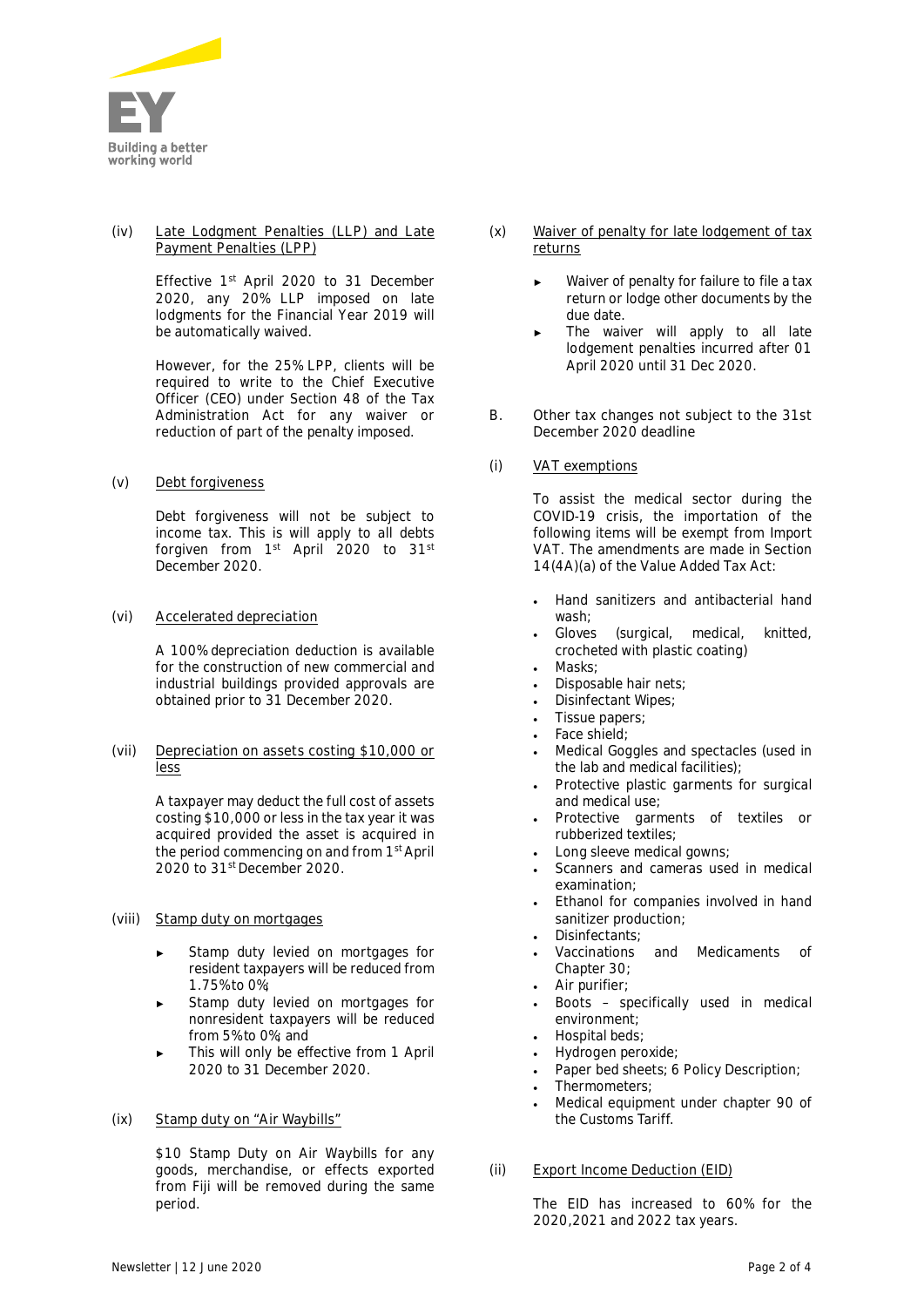

#### **(iii) Business losses**

Business losses of up to \$20,000 will be allowed as deduction against any personal employment income.

# **(iv) Certificate of exemption (COE)**

Contractors provisional tax of 5% can be made exempt by the issuance of COE certificates from the Fiji Revenue Customs Services (FRCS) and presented to the payer of the service.

However, the Standard Interpretation Guideline effective 1<sup>st</sup> August 2019 remains effective with respect to expressed and implied contracts with definitions thereon.

#### **(v) Contribution thereon to the COVID-19 Fund**

A 300% income tax deduction will be available for donations made to the COVID-19 Fund.

# **(vi) Employment Taxation Scheme**

- The Income Tax deduction on wages paid on first full- time employee will be increased from 200% to 300%.
- The Income Tax deduction on wages paid for work placements in the related area of study up to 6 months in a year before graduation, as part of the course requirements will be increased from 200% to 300%.
- The Income Tax deduction on wages paid to students employed on a parttime basis (in the related area of study up to 3 months in a 12-month period) will be increased from 200% to 300%.
- The Income Tax deduction on wages paid in the employment of disabled persons employed for 3 consecutive years will be increased from 300% to 400%.

**(vii) Tax deduction for salary/ wages paid for quarantined/ isolated employees**

> A 300% income tax deduction will be allowed to employers for wages/salary paid to employees who are quarantined and approved by Ministry of Health and Medical Services.

Let us know should you wish to seek clarifications on the issues highlighted.

*Our advice is based on the current taxation legislation and our understanding of FRCS's current interpretation of the law. We note however that, it is our experience that the FRCS can be inconsistent in their interpretation of the tax law and we cannot guarantee that the advice will not be challenged. Nor is it possible to guarantee the outcome of such a challenge if it occurs. Should you have any contact from the FRCS in respect of this advice, we recommend that you contact us for advice on how to proceed.*

*It is also important that you ask us to review any advice already given if a transaction is delayed, or is to be repeated, or if an apparently similar transaction is to be undertaken. Our original advice may no longer be applicable or appropriate in such circumstances.*